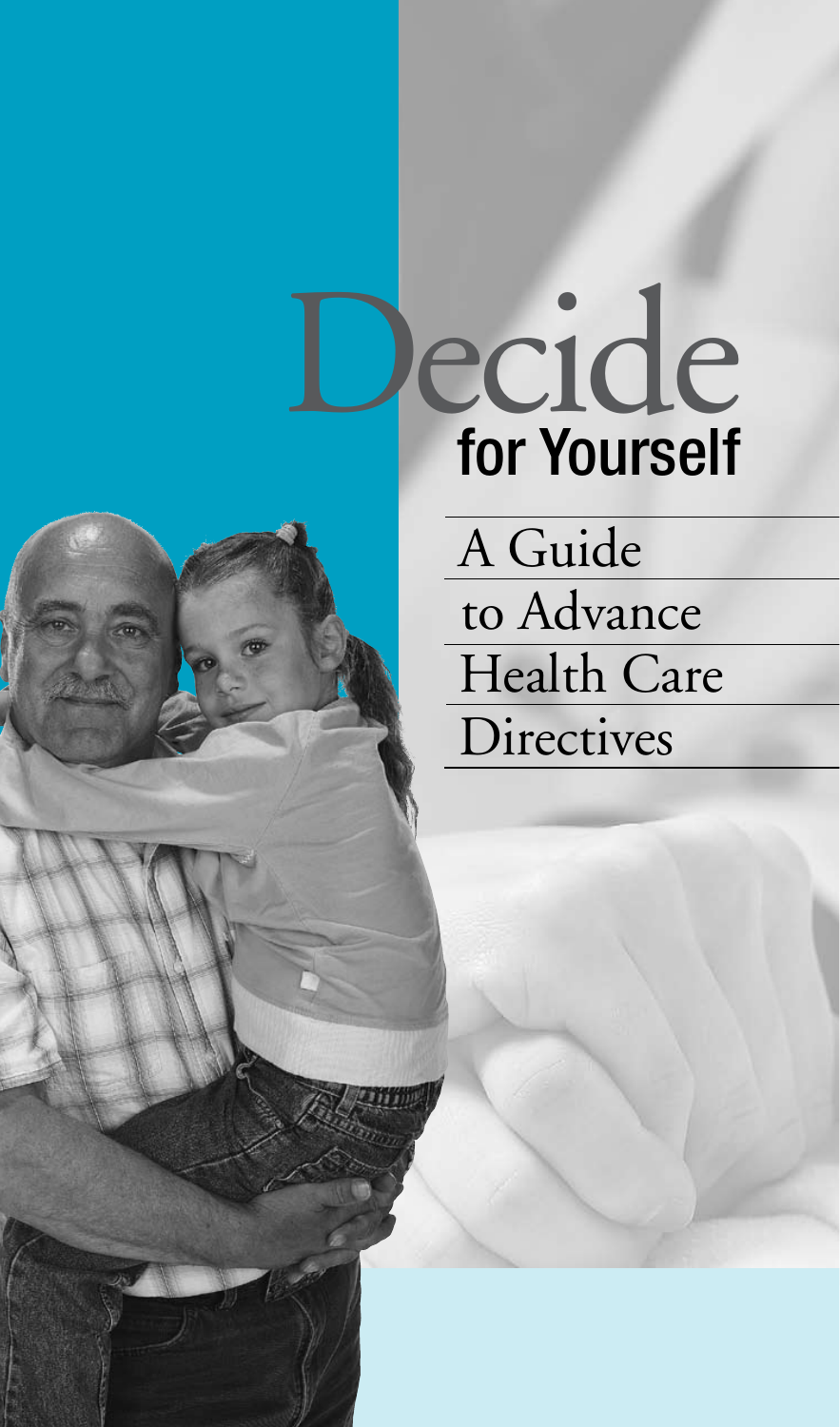# **Table of Contents**

| Who can make an advance health care directive?2                                                                           |
|---------------------------------------------------------------------------------------------------------------------------|
| Can a family member or friend make health care choices<br>for me if I become incompetent and I have not named             |
| Why should I name a health care agent when a family member<br>or friend can speak for me if I become incompetent?3        |
| How can my doctor help me make my advance                                                                                 |
|                                                                                                                           |
| What should I think about when I make my living will? 5                                                                   |
| Is there a form that I must use when I make                                                                               |
|                                                                                                                           |
| Must I have my advance health care directive notarized? 6                                                                 |
| What should I do with my advance health care directive                                                                    |
|                                                                                                                           |
| Do my doctors have to follow my living will and the requests<br>of my health care agent or health care representative?  7 |
| Will my advance health care directive be followed                                                                         |
| Will my health care agent or representative pay                                                                           |
| How do I get more information on advance health                                                                           |

*This document may be reproduced in whole or in part only with the express written permission of The Hospital and Healthsystem Association of Pennsylvania (members only) or the Pennsylvania Medical Society.*

© 2007 – Pennsylvania Medical Society, The Hospital and Healthsystem Association of Pennsylvania.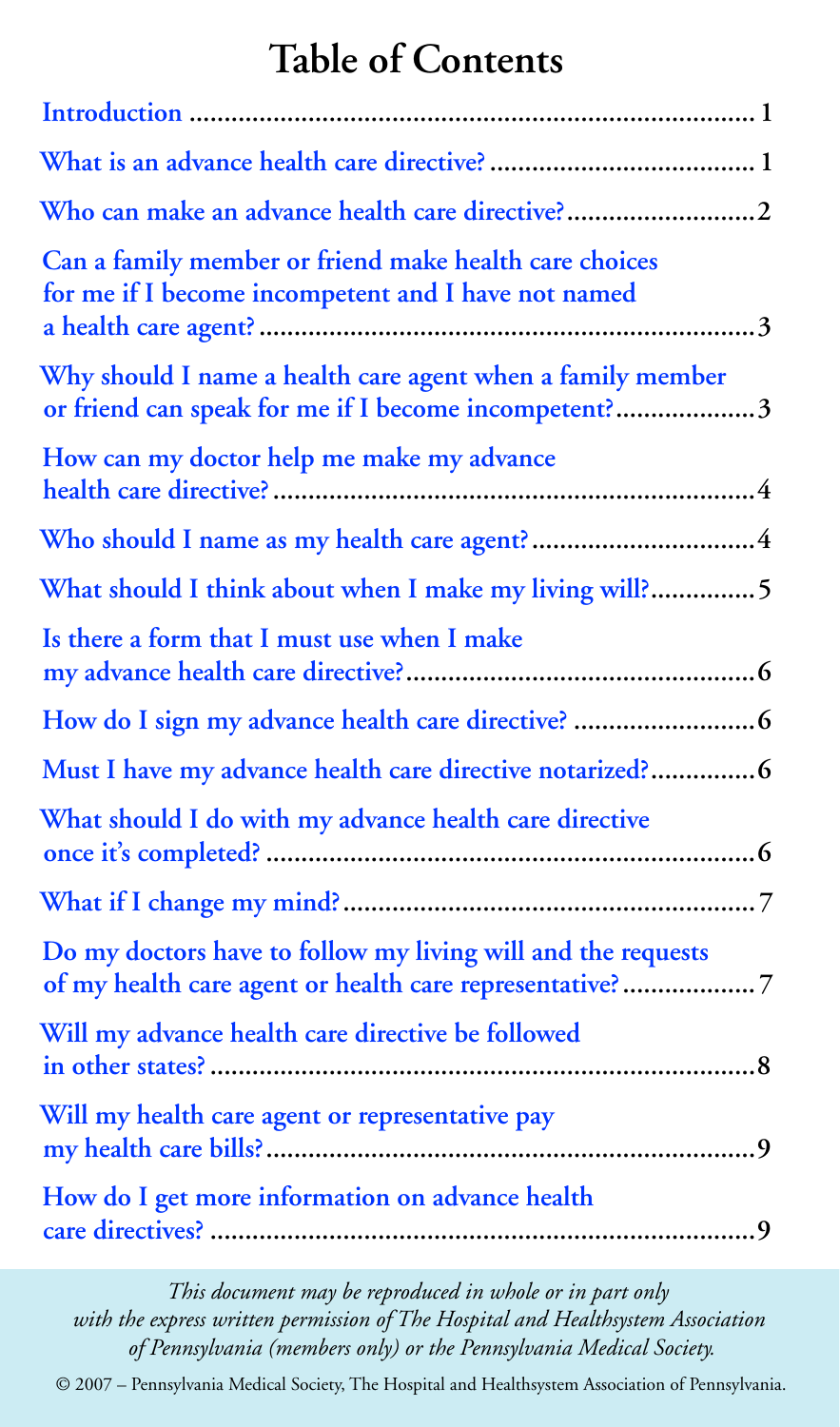# <span id="page-2-0"></span>**Introduction**

There may be times in your life when you cannot make your own health care choices. An advance health care directive helps you plan for your care in these situations. By stating your wishes in advance, you can have a voice in your care when

This guide gives general information about advance health care directives. It does not replace medical or legal advice from a professional. You should talk with your doctor about your advance health care directive. Consult your attorney if you want legal advice.

you cannot speak for yourself. You also can choose who may speak for you.

Your advance health care directive can help comfort your family and friends when you have a serious medical problem. By sharing your treatment wishes in a written document, you spare them from having to make tough decisions without knowing what you would want.

Making an advance health care directive is important for all of us—not just for people who know that they will be facing end-of-life decisions in the near future. Anyone may lose their ability to make health care choices without warning due to an unexpected illness or accident.

# **What is an advance health care directive?**

There are two main types of advance health care directives:

• In a **living will**, you write your specific wishes about life support and other medical treatments. Instructions in your living will take effect only when you cannot under-

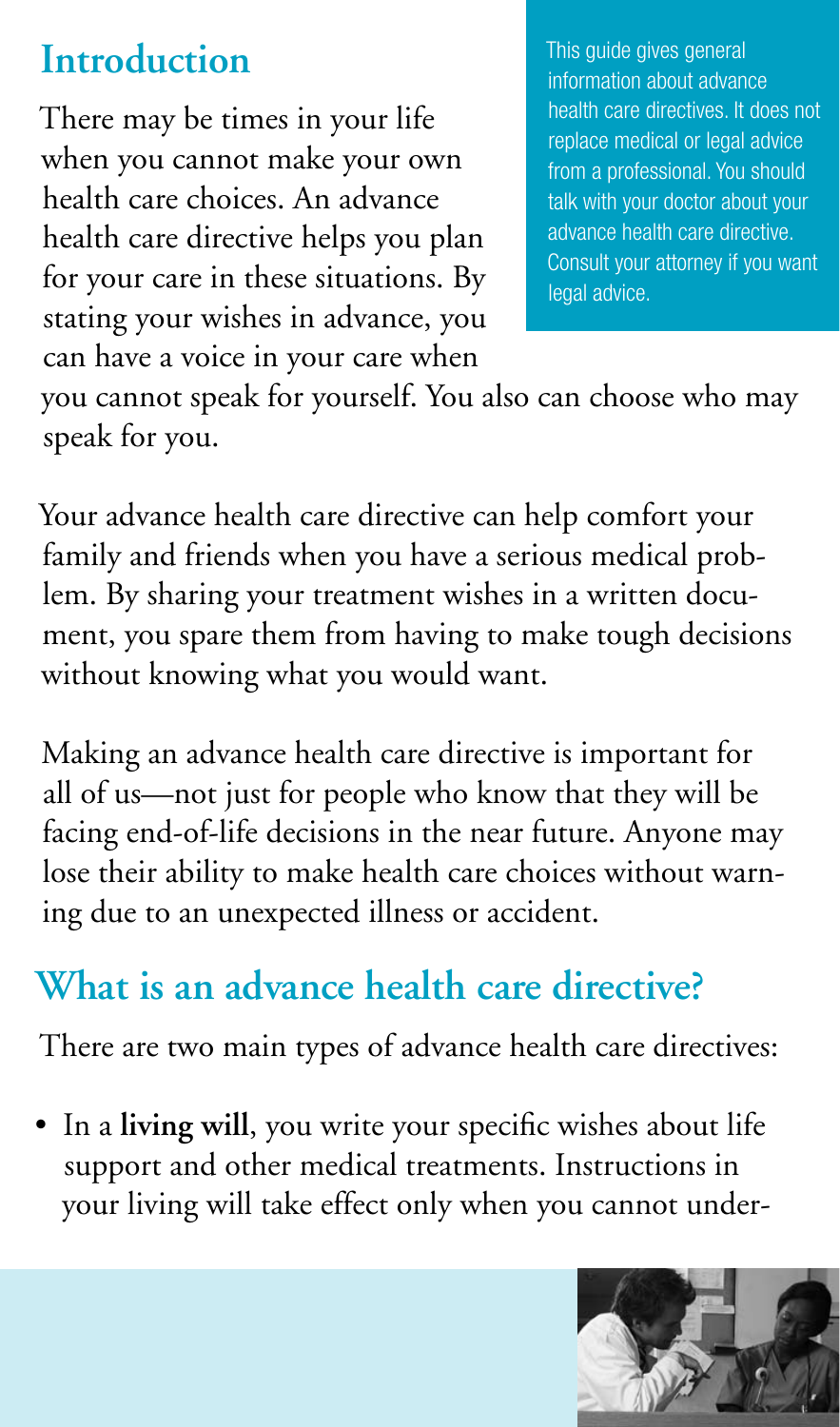<span id="page-3-0"></span>stand, make, and communicate your treatment choices (see definition of **incompetent**) and you either have an **end-stage medical condition** or are **permanently unconscious**.

• In a **health care power of attorney**, you name a person who you trust to make health care choices for you. This person is your **health care agent**. You control what choices your agent may make, when your agent may make those choices, and how you want your agent to make your choices.

Incompetent means that you cannot understand, make, and communicate a specific health care choice, even when you are given help, such as an interpreter. You may be competent to make some health care choices, but incompetent to make other ones. You also may become temporarily incompetent and later regain competence.

End-stage medical condition means an advanced illness or other medical condition that cannot be cured or reversed and will result in your death, even if you receive medical treatment.

Permanently unconscious means that you are totally unconscious and this cannot be reversed or made better. When you are permanently unconscious, you cannot interact with or respond to people or things around you.

You may make a **combined directive** that includes both a living will and a health care power of attorney.

### **Who can make an advance health care directive?**

Any adult (18 years of age or older) of sound mind may make an advance health care directive. A minor (less than 18 years old) of sound mind also may make an advance health care directive if he or she has married, has graduated from high school, or is legally free from control of parents (emancipated).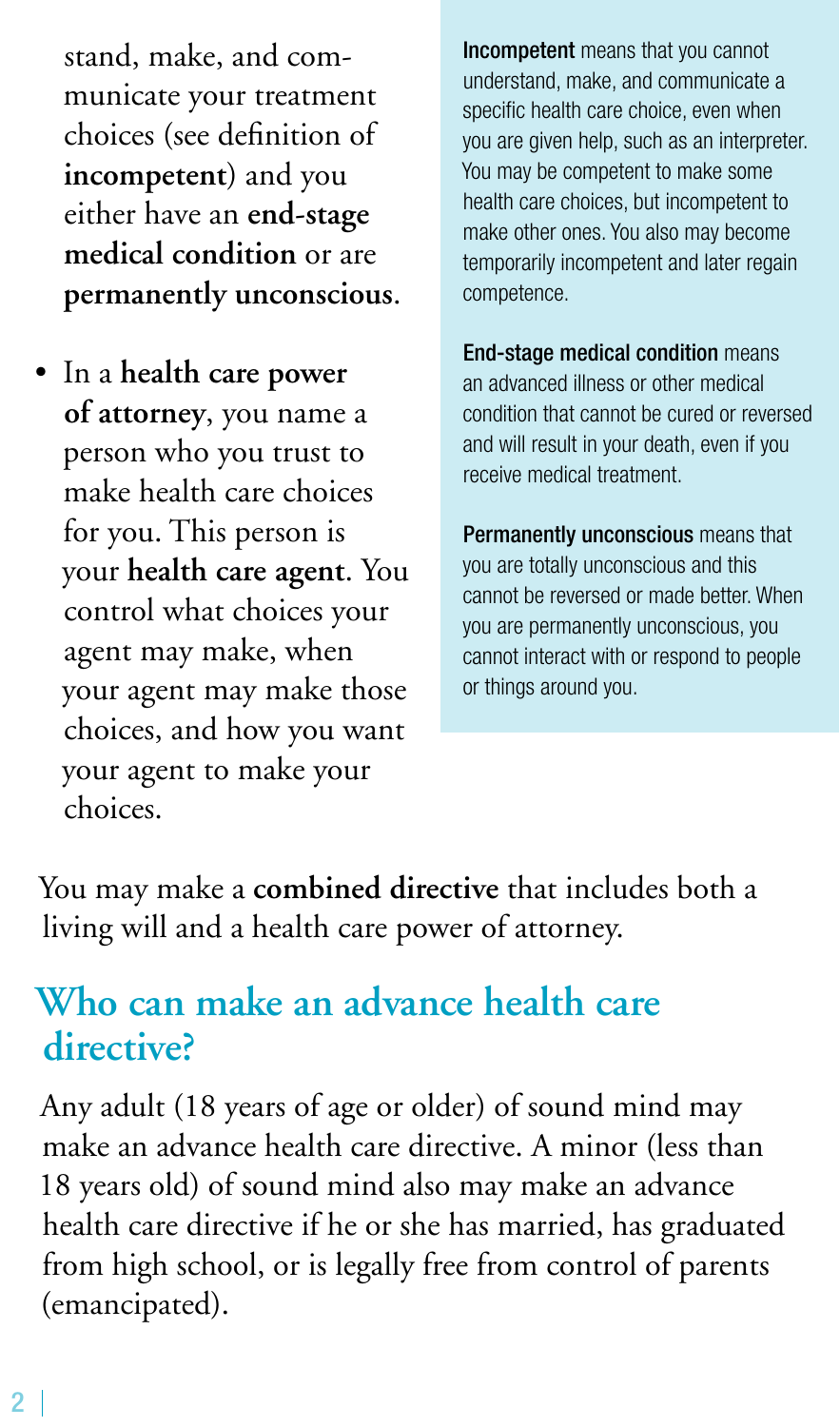#### $\vert 3$

### <span id="page-4-0"></span>**Can a family member or friend make health care choices for me if I become incompetent and I have not named a health care agent?**

A **health care representative** may make health care choices for you if you become incompetent and you have:

- No living will with applicable instructions,
- No available health care agent, and
- No legal guardian to make health choices for you.

Pennsylvania law allows you to choose your health care representative while you are of sound mind. You just need to put your choice in writing or tell your health care providers in person.

#### Health care representative list:

- 1. Spouse *(unless one of you has filed for divorce)* and adult child from a different relationship
- 2. Adult child
- 3. Parent
- 4. Adult brother or sister
- 5. Adult grandchild
- 6. Adult who is familiar with what you would want

If you do not name a health care representative, Pennsylvania health care providers generally must use someone from a list of family members and other persons close to you (in the order listed in box).

# **Why should I name a health care agent when a family member or friend can speak for me if I become incompetent?**

It usually is better to name a health care agent in a health care power of attorney instead of relying on a health care representative to speak for you. One important reason is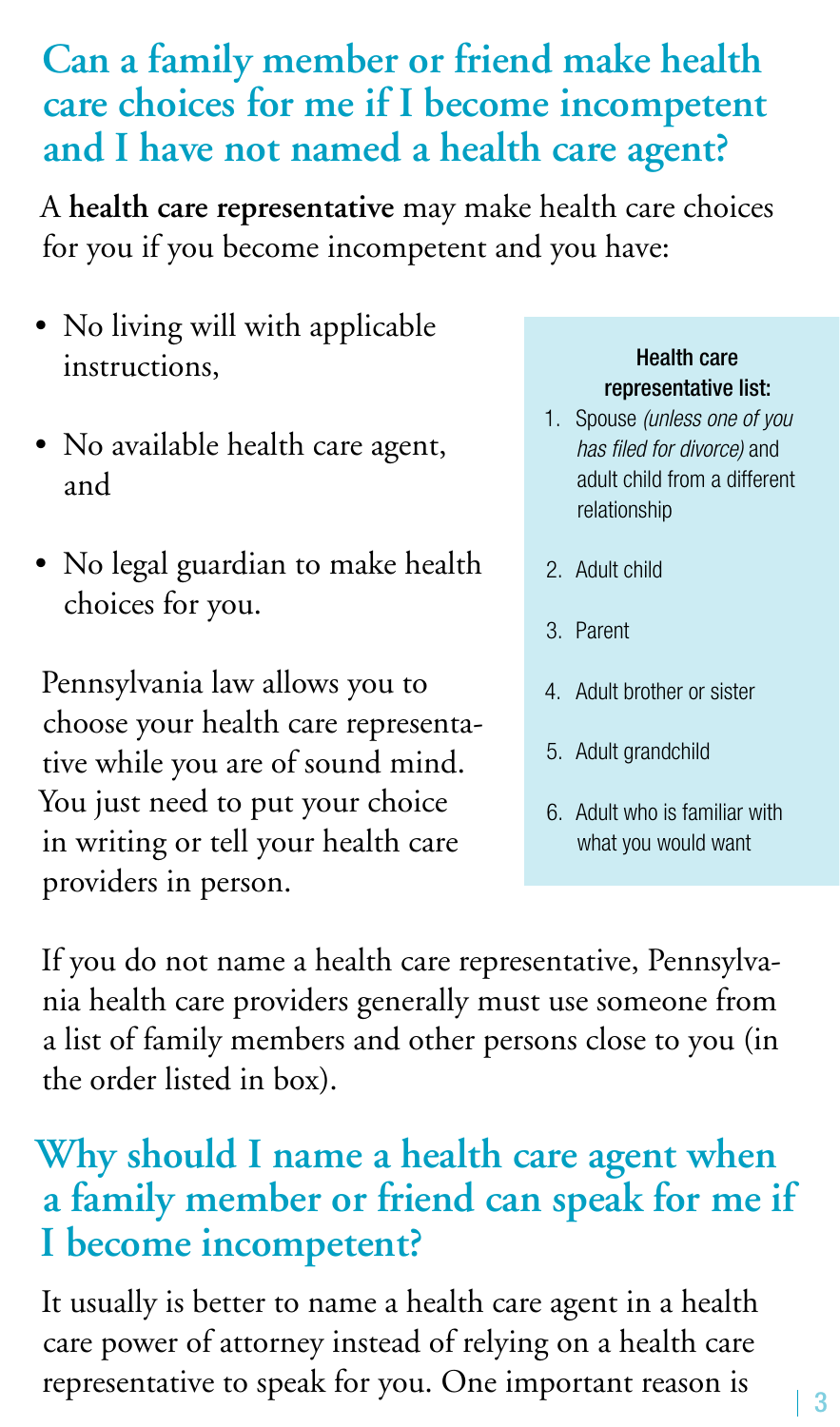<span id="page-5-0"></span>that by planning in advance, you increase the chance that the person who speaks for you will make the choices that you would have made.

# **How can my doctor help me make my advance health care directive?**

Talking to your doctor is an important first step. Your doctor can:

- Help you understand your medical conditions and the choices that you may have to make about medical treatment,
- Help you understand why there may be a time when you cannot make your own health care choices,
- Describe common medical treatments that people need when seriously ill, such as "life-support," and
- Explain the benefits and burdens that you could expect from these treatments.

# **Who should I name as my health care agent?**

You generally may name any adult (18 years of age or older) as your health care agent. Choose someone who:

- Knows you well and can be trusted to honor your choices,
- Is able to make difficult choices under stressful circumstances,
- Is able to stand up for you to make sure that your choices are honored as much as possible, and
- $4<sup>1</sup>$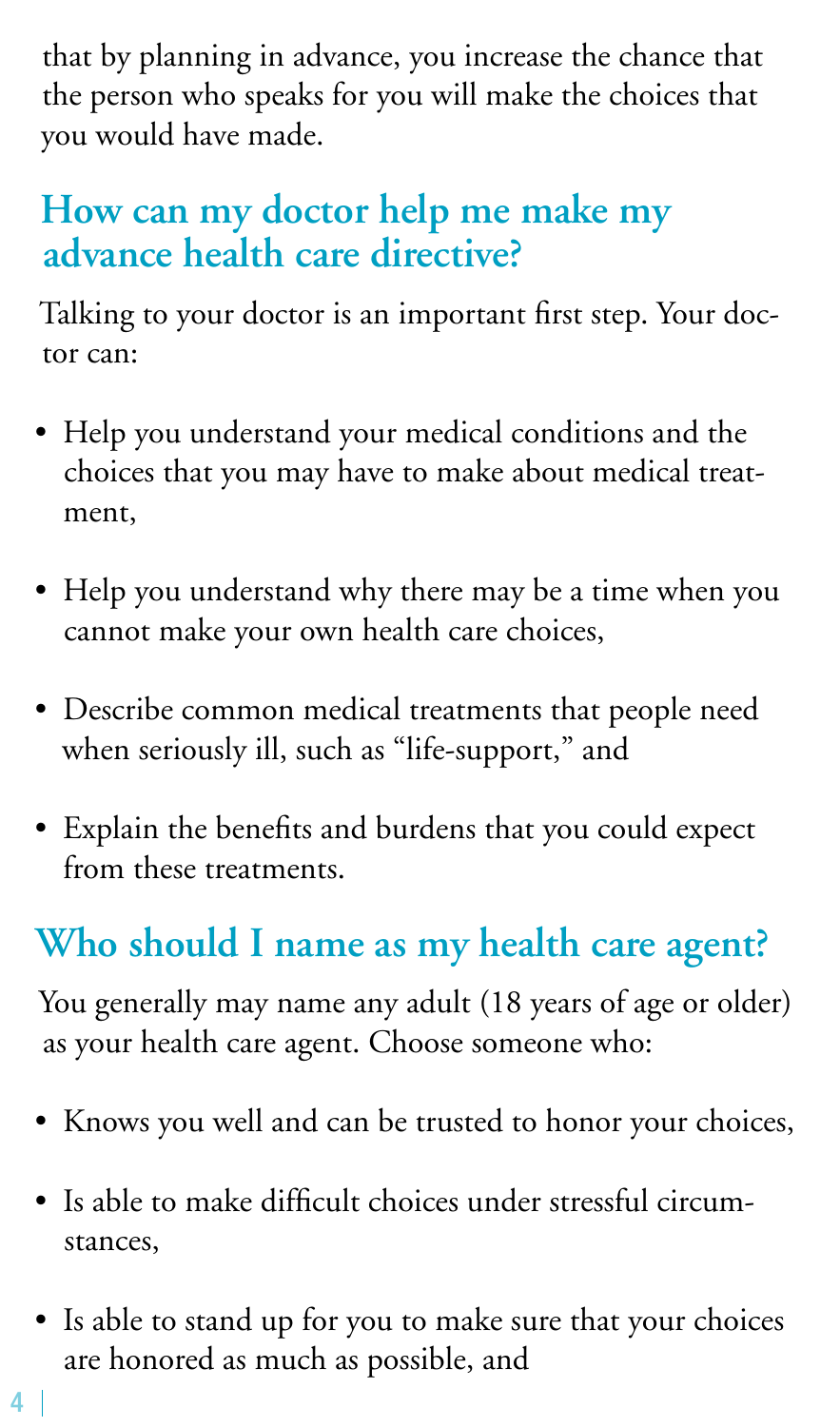<span id="page-6-0"></span>• Is likely to be available, able, and willing to make health care decisions for you when you cannot speak for yourself.

It is a good idea to name one or more alternate health care agents. There may be times when your first choice for a health care agent is unavailable, unable, or unwilling to serve. For example, your first choice may be away on vacation and unreachable or may also become too sick to make your decisions.

### **What should I think about when I make my living will?**

Think about how you would like to be cared for if you have an end-stage medical condition or are permanently unconscious. You may want to give specific instructions about:

• **Life-support and other treatment to keep you alive—**Do you want to receive highly technical treatments, tube

#### Artificial nutrition and hydration

means nutrition (food) and hydration (water) given to you by artificial or invasive means. It frequently is referred to as tube feeding because the solutions are given to you through a tube put in your nose, stomach, intestines, arteries, or veins.

It is important that you specifically state your wishes about tube feeding when you make your advance health care directive. Pennsylvania law has protections to make sure that tube feeding is given when necessary to preserve your life unless it is clear that you would not want it under the circumstances.

feeding (**artificial nutrition and hydration**), or other care that your doctor believes will only delay the time of your death or keep you in a permanently unconscious state?

• **Pain control and other relief—**Do you want medicines and other treatments to relieve your pain or other severe symptoms, even if these will cause you to sleep more and perhaps make you less able to interact with loved ones?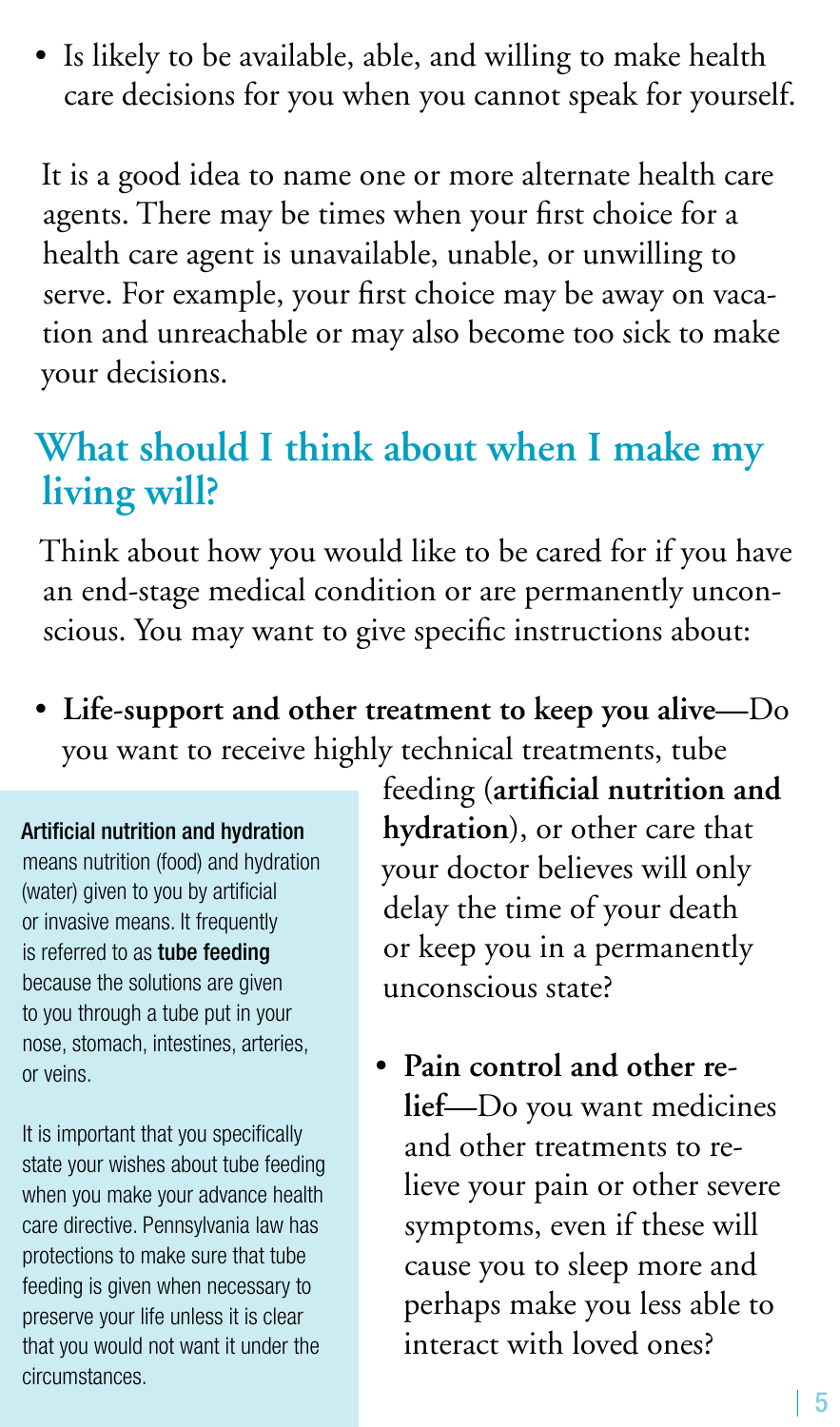# <span id="page-7-0"></span>**Is there a form that I must use when I make my advance health care directive?**

Pennsylvania law does not require you to use a specific form when you make your advance health care directive. You may use a sample form included in the law or another form of your choosing or you may write your own directive. (See [page 9](#page-10-0) for how to obtain a form.)

# **How do I sign my advance health care directive?**

Be sure to sign and date your advance health care directive in the presence of two adult (18 years of age or older) witnesses.

If you cannot sign for yourself, you may have someone sign for you. However, your witnesses cannot sign for you. Also, your doctors, other health care providers who are giving you care, and people who work for them cannot sign for you.

## **Must I have my advance health care directive notarized?**

Pennsylvania does not require your advance health care directive to be notarized. However, some other states require notarization. Having your advance health care directive notarized will increase the chances of it being followed if you receive medical treatment in one of the states with this requirement.

# **What should I do with my advance health care directive once it's completed?**

Keep your advance health care directive in a safe place. But,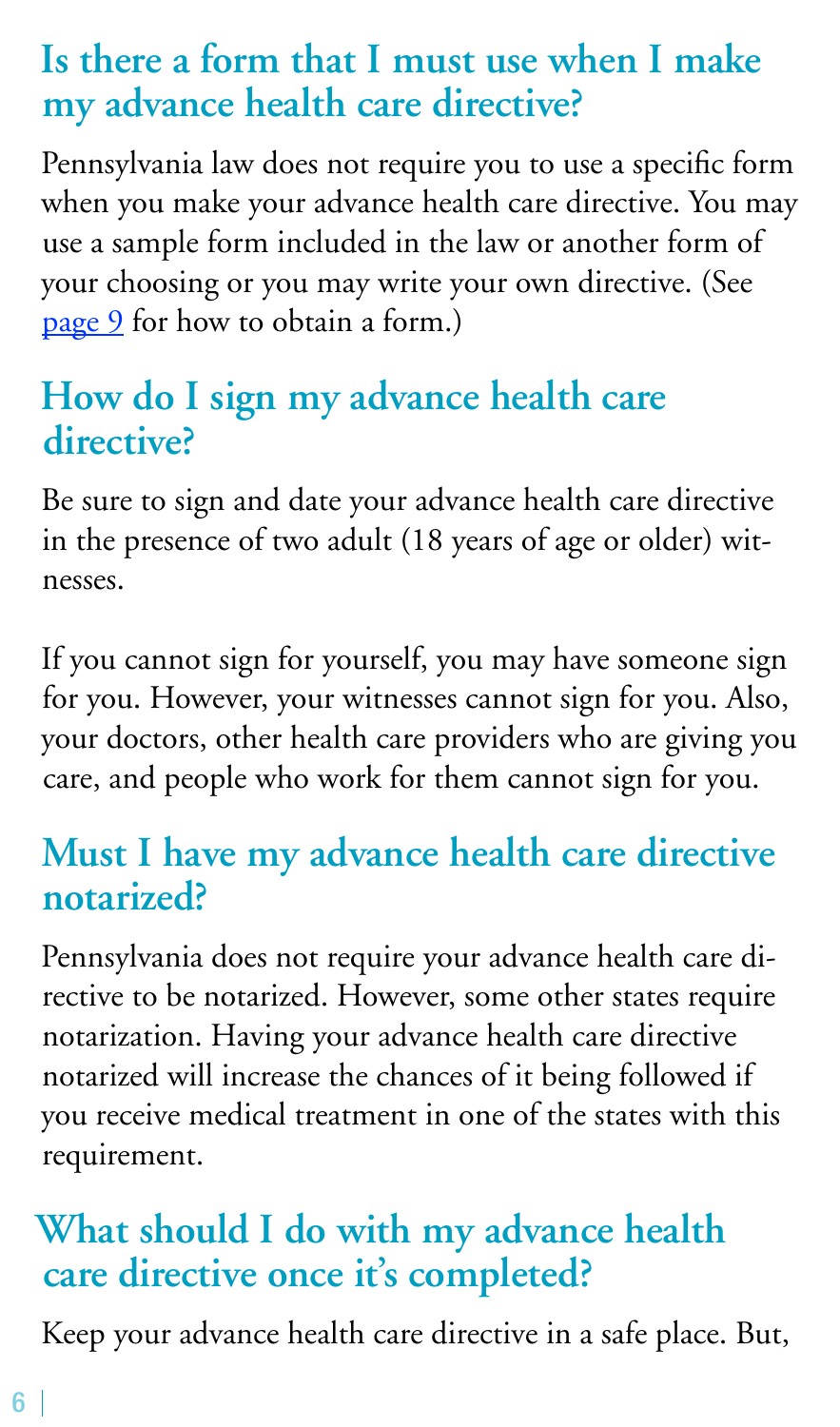<span id="page-8-0"></span>make sure that it is somewhere that your family or health care agent can get it if you are ill.

Ask your doctors and other health care providers to put a copy of your advance health care directive in your medical record. Take a copy with you if you are admitted to a hospital, nursing home, or other health care facility.

Give a copy to your health care agent (including the people who you name as alternate agents). Be sure to talk with them about your instructions, preferences, and goals for medical treatment, even if you have stated them in your advance health care directive.

Give a copy to close family members and other people who you expect would want to help make medical decisions for you if you are too sick to do so. You also may want to give a copy to your spiritual advisor (pastor, priest, or rabbi) and your attorney.

# **What if I change my mind?**

You should read your advance health care directive from time to time to make sure it still expresses your wishes. You can **amend** (change) your directive or **revoke** (cancel) your directive completely.

# **Do my doctors have to follow my living will and the requests of my health care agent or health care representative?**

Your doctor and other health care providers generally must treat instructions in your living will and the requests of your health care agent as if they were personally made by you.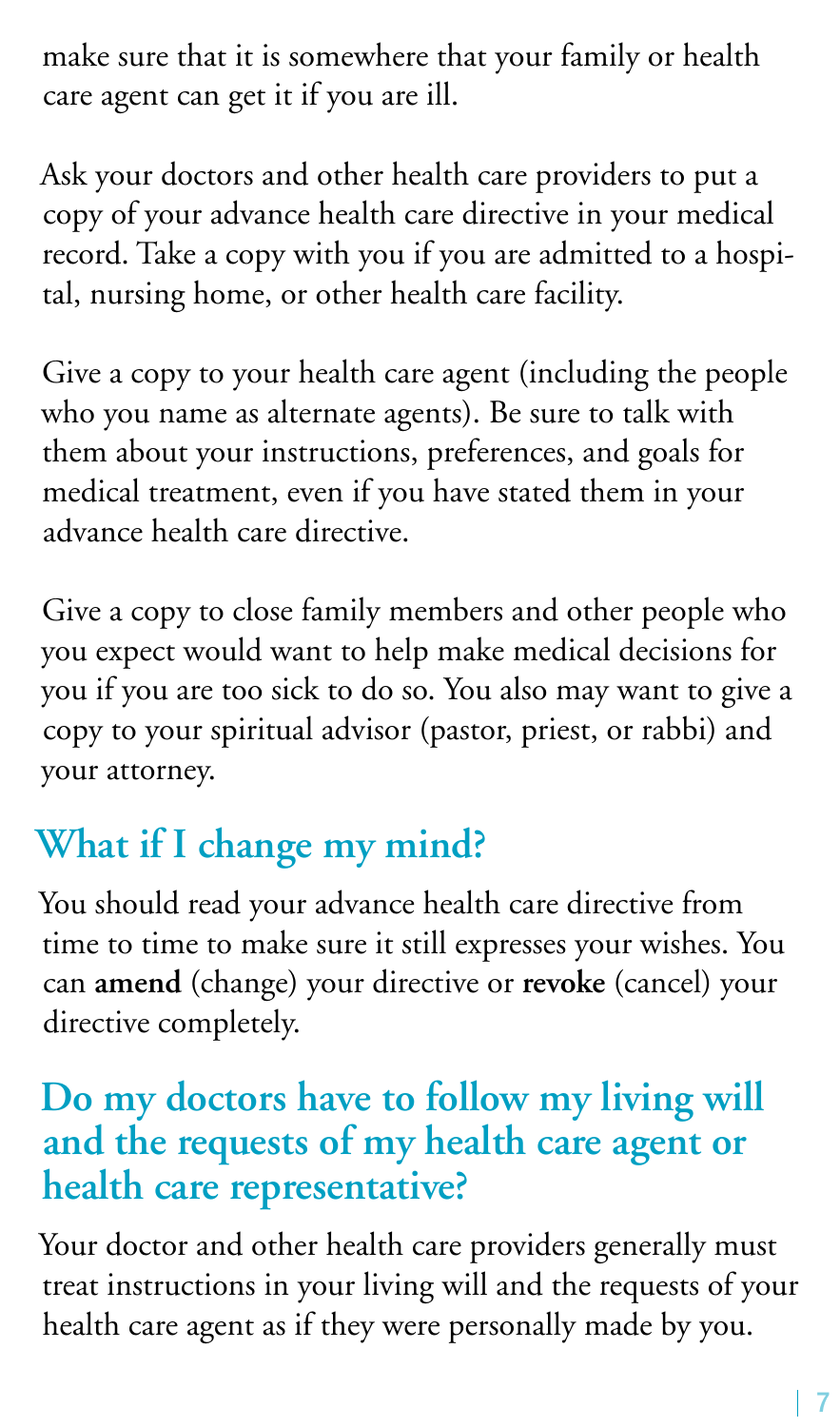<span id="page-9-0"></span>However, Pennsylvania law requires health care providers to give life-preserving treatment to incompetent pregnant women in some circumstances. Also, Pennsylvania law limits when doctors may honor the request of your health care representative to refuse or stop life-preserving care.

Pennsylvania law also permits doctors and other health care providers to choose not to follow your living will or the requests of your health care agent in some other situations, such as when they believe it would be morally wrong to do so. However, they must let you or your agent know that they won't follow the request and make a reasonable effort to transfer you to a health care provider who is willing to honor it.

## **Will my advance health care directive be followed in other states?**

Most states have laws that allow advance health care directives. However, some states have more strict rules for making a directive. For example, as noted, some states require that an advance health care directive be notarized.

Some states also have more strict rules for when a living will may allow life-preserving treatment to be stopped or not used for a patient who has a terminal or end-stage medical condition. For example, Pennsylvania law does not require that the patient be expected to die within a specified time. However, some states have a maximum life-expectancy requirement, such as six months.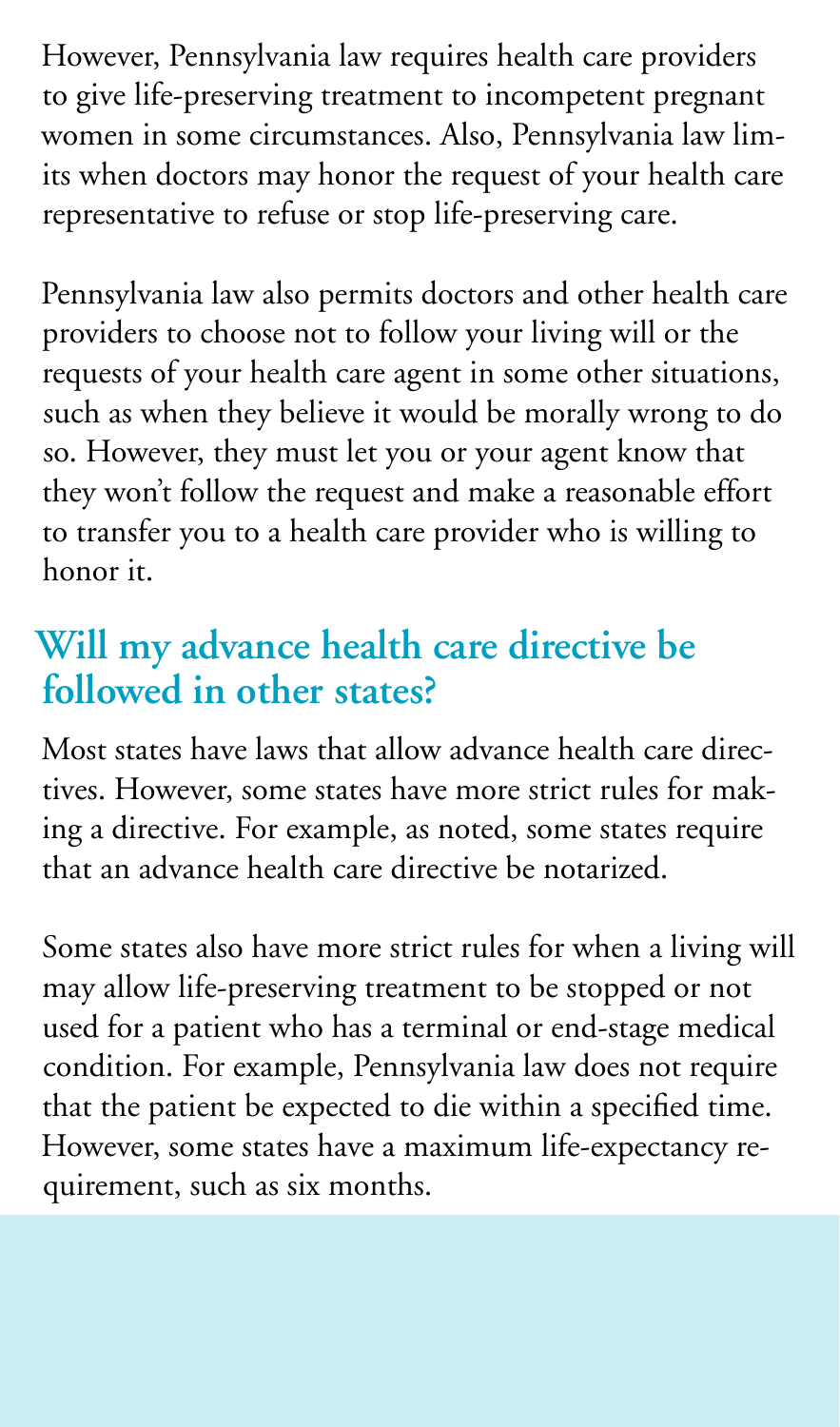# <span id="page-10-0"></span>**Will my health care agent or representative pay my health care bills?**

The choices of your health care agent or representative may result in you being billed for health insurance premiums, or health care costs that are not covered by your health insurance. You or your estate remain responsible for these costs. If you want to name someone to pay your bills from your money and handle your other financial arrangements, you need to make a financial power of attorney. This is something that you may want to discuss with your attorney.

# **How do I get more information on advance health care directives?**

For more information, including sample forms, additional questions and answers, and other resources, go to the Pennsylvania Medical Society's patient Web site at [www.myfami](http://www.myfamilywellness.org)[lywellness.org](http://www.myfamilywellness.org) or The Hospital & Healthsystem Association of Pennsylvania Web site at [www.haponline.org/audiences/](http://www.haponline.org/audiences/consumers/) [consumers.](http://www.haponline.org/audiences/consumers/)